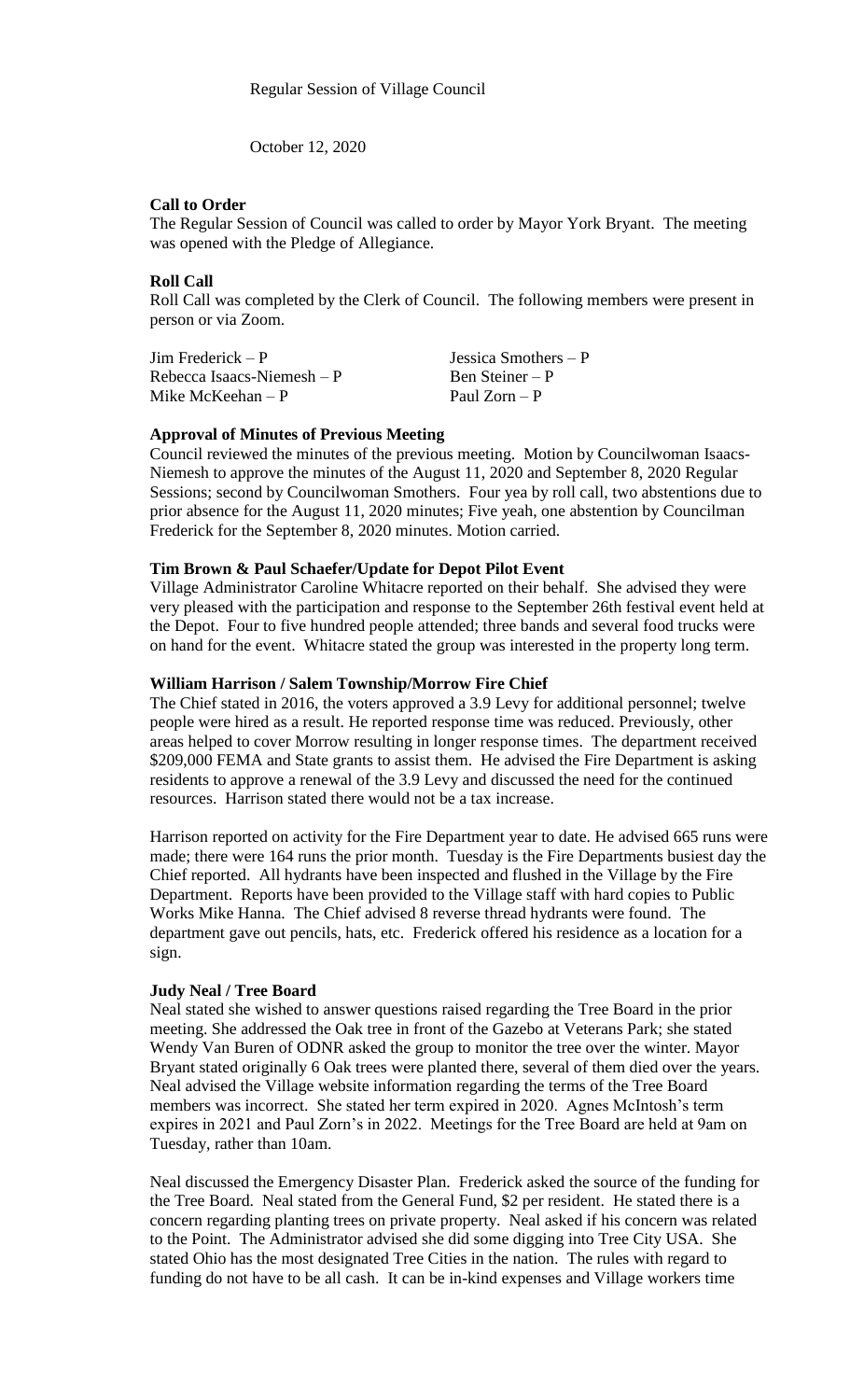September 8, 2020

spent. She advised Phegley Park has a great deal of landscaping and tree work needed. Neal discussed Wendy Van Buren's correspondence, advising public workers and Tree Board workers time is included in in-kind expenses. Councilman Steiner asked if the Village writes a check to the Tree Board. The response was no. Neal stated Tree Board spending must be approved by Council. Councilman McKeehan stated he did not recall prior requests for funds for the purchase of trees. McKeehan asked that research be done on prior requests; he also expressed a concern with the number of trees at the Gazebo and requested some of them be removed. Neal stated Anthony Richard Landscaping did the planting. She stated Wendy Van Buren of ODNR recommended those trees. Steiner suggested moving 2 or 3 of the trees.

Frederick requested a bookkeeping of all in-kind expenses in the future. He asked who would monitor the expenses. Administrator Whitacre offered to do so. Frederick stated he was okay with the Tree Board since in-kind funds would offset dollars spent from the General Fund. The Administrator advised an annual review should be done. Fiscal Officer Tina Powell advised she completes a form each year; there are categories and the funds must be divided. Councilman Zorn asked McKeehan about his concern at the Gazebo. McKeehan stated the area is too small for the number of trees planted. Discussion followed. Neal stated when her term is up, the Mayor would make an appointment for a Tree Board member. McKeehan asked if all monies must be spent yearly. Neal responded no. Zorn commented.

# **Reports / Legislation from Village Officials**

Monthly Village Fiscal Revenue Status by Fund Summary, Bank Reconciliation and Disbursements, Mayor's Court Report and Bank Reconciliation were provided.

Mayor Bryant stated the Village Trunk or Treat will be held on Sunday, October 25th; cars will be 6 feet apart. He advised there would not be a Community Christmas Dinner this year. The Mayor stated there will be a parade for Christmas on Main Street on Saturday, November 28th beginning at the Morrow Art Center. Village Halloween will be 6pm to 8pm on October 31, 2020. He advised Mag's Retirement Center's Senior Citizen Bingo will be held this year.

Village Administrator Caroline Whitacre reported on the Speed Limit for Main Street; she advised the Speed Limit is restored to 25 mph. She reported the September 28th meeting of the Planning Commission discussed the issue of turn lanes for the Salem Elementary School. Planners designed traffic flow to occur within school grounds. Also, a request for approval of the Woodlands sections 3D and 3E for property markers was received; it needs to be finalized. There was a Zoning request from Fred Carmack for his property adjacent to Todd's Fork Creek from Residential R1 to B3 Recreational. Carmack will complete the necessary paperwork; it will come before Council.

Whitacre advised virtual surveys for Phegley Park were completed. Fifty-four people participated and completed surveys. Warren County Planning Commission did interviews and recommended 3 phases for the project along with funding required. A Splash Pad at \$250,000 needs to be discussed. The Administrator also reported LuAnn Cain resigned from the Zoning Board of Appeals; she suggested Laura Briscoe, currently an alternate for the Zoning Board of Appeals, be moved to the status of regular member.

Motion by McKeehan to change alternate Laura Briscoe to a regular member of the Zoning Board of Appeals; second by Frederick. Five yea, motion carried.

The Administrator advised the Village of Morrow participated actively in the County's Hazard Mitigation Plan development. The document will be provided for approval at the next Council meeting. She stated we also need to consider Parking Restrictions in the Plaza. Whitacre advised there is a lot of anxiety about trucks parking in the Plaza parking lot; she referred Council members to the document for the proposed Parking Restrictions which were tabled in August. She stated Village Solicitor Kaspar reviewed the document. Kaspar